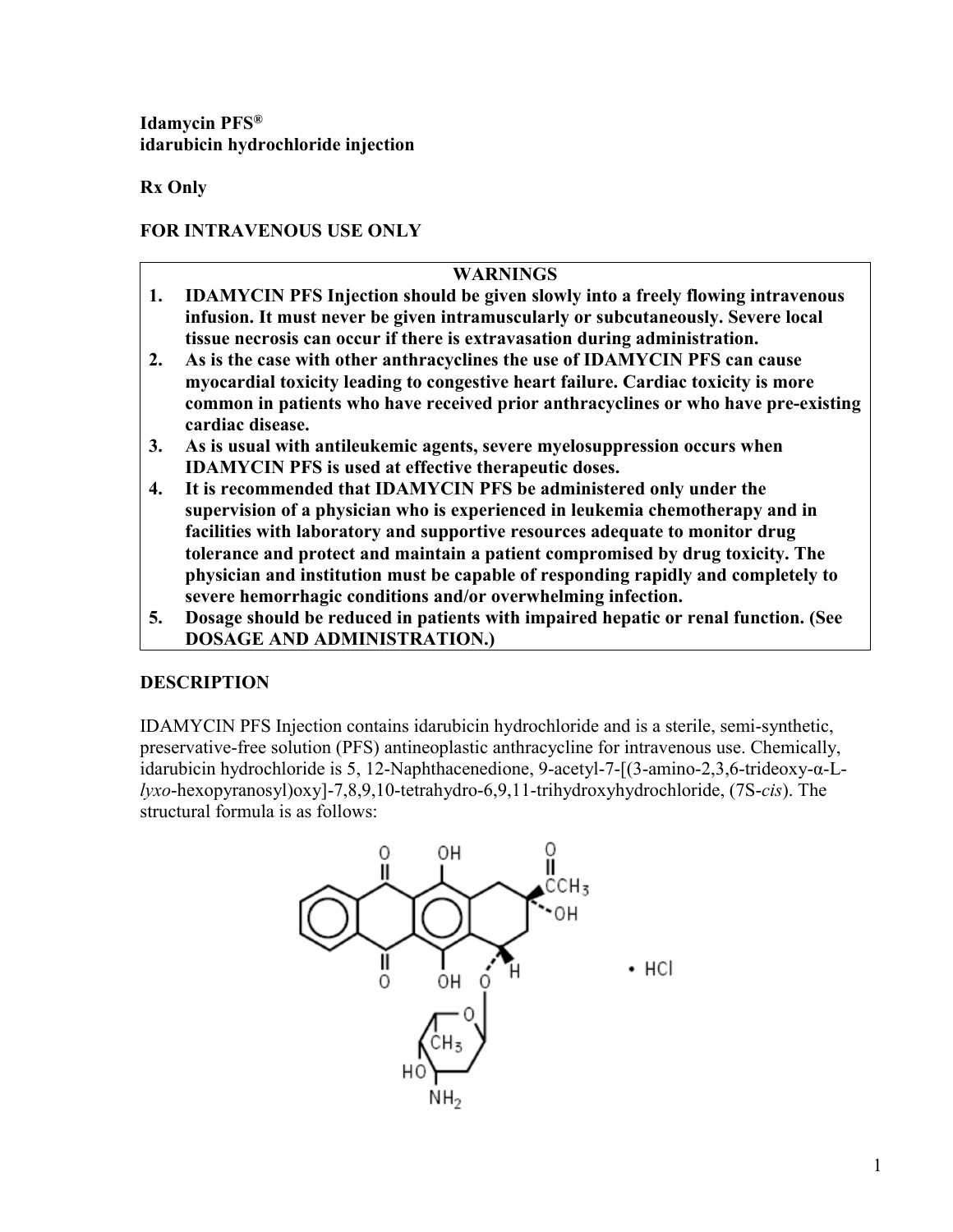C<sup>26</sup> H<sup>27</sup> NO<sup>9</sup> .HCL M.W. 533.96

IDAMYCIN PFS is a sterile, red-orange, isotonic parenteral preservative-free solution, available in 5 mL (5 mg), 10 mL (10 mg) and 20 mL (20 mg) single-dose only vials.

Each mL contains Idarubicin HCL, USP 1 mg (equivalent to 0.93 mg Idarubicin free base) and the following inactive ingredients: Glycerin, USP 25 mg and Water for Injection, USP q.s. Hydrochloric Acid, NF is used to adjust the pH to a target of 3.5.

### **CLINICAL PHARMACOLOGY**

#### **Mechanism of Action**

Idarubicin hydrochloride is a DNA-intercalating analog of daunorubicin which has an inhibitory effect on nucleic acid synthesis and interacts with the enzyme topoisomerase II. The absence of a methoxy group at position 4 of the anthracycline structure gives the compound a high lipophilicity which results in an increased rate of cellular uptake compared with other anthracyclines.

#### **Pharmacokinetics**

*General Pharmacokinetics:* Pharmacokinetic studies have been performed in adult leukemia patients with normal renal and hepatic function following intravenous administration of 10 to  $12 \text{ mg/m}^2$  of idarubicin daily for 3 to 4 days as a single agent or combined with cytarabine. The plasma concentrations of idarubicin are best described by a two or three compartment open model. The elimination rate of idarubicin from plasma is slow with an estimated mean terminal half-life of 22 hours (range, 4 to 48 hours) when used as a single agent and 20 hours (range, 7 to 38 hours) when used in combination with cytarabine. The elimination of the primary active metabolite, idarubicinol, is considerably slower than that of the parent drug with an estimated mean terminal half-life that exceeds 45 hours; hence, its plasma levels are sustained for a period greater than 8 days.

*Distribution:* The disposition profile shows a rapid distributive phase with a very high volume of distribution presumably reflecting extensive tissue binding. Studies of cellular (nucleated blood and bone marrow cells) drug concentrations in leukemia patients have shown that peak cellular idarubicin concentrations are reached a few minutes after injection. Concentrations of idarubicin and idarubicinol in nucleated blood and bone marrow cells are more than a hundred times the plasma concentrations. Idarubicin disappearance rates in plasma and cells were comparable with a terminal half-life of about 15 hours. The terminal half-life of idarubicinol in cells was about 72 hours.

The extent of drug and metabolite accumulation predicted in leukemia patients for Days 2 and 3 of dosing, based on the mean plasma levels and half-life obtained after the first dose, is 1.7- and 2.3-fold, respectively, and suggests no change in kinetics following a daily x 3 regimen. The percentages of idarubicin and idarubicinol bound to human plasma proteins averaged 97% and 94%, respectively, at concentrations similar to maximum plasma levels obtained in the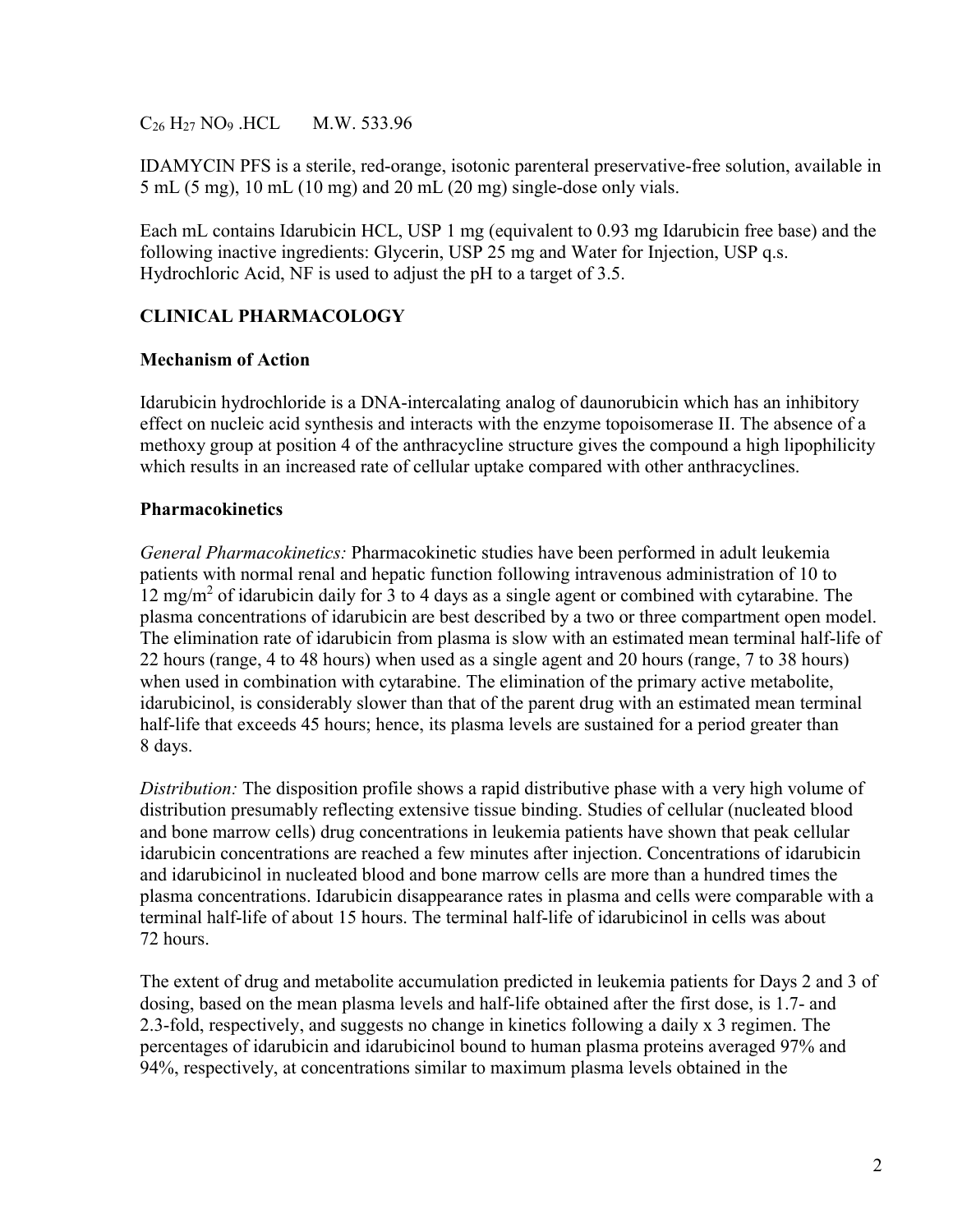pharmacokinetic studies. The binding is concentration independent. The plasma clearance is twice the expected hepatic plasma flow indicating extensive extrahepatic metabolism.

*Metabolism:* The primary active metabolite formed is idarubicinol. As idarubicinol has cytotoxic activity, it presumably contributes to the effects of idarubicin.

*Elimination:* The drug is eliminated predominately by biliary and to a lesser extent by renal excretion, mostly in the form of idarubicinol.

### **Pharmacokinetics in Special Populations**

*Pediatric Patients:* Idarubicin studies in pediatric leukemia patients, at doses of 4.2 to 13.3 mg/m<sup>2</sup> /day x 3, suggest dose independent kinetics. There is no difference between the half-lives of the drug following daily x 3 or weekly x 3 administration. Cerebrospinal fluid (CSF) levels of idarubicin and idarubicinol were measured in pediatric leukemia patients treated intravenously. Idarubicin was detected in 2 of 21 CSF samples (0.14 and 1.57 ng/mL), while idarubicinol was detected in 20 of these 21 CSF samples obtained 18 to 30 hours after dosing (mean =  $0.51$  ng/mL; range,  $0.22$  to 1.05 ng/mL). The clinical relevance of these findings is unknown.

*Hepatic and Renal Impairment:* The pharmacokinetics of idarubicin have not been evaluated in leukemia patients with hepatic impairment. It is expected that in patients with moderate or severe hepatic dysfunction, the metabolism of idarubicin may be impaired and lead to higher systemic drug levels. The disposition of idarubicin may be also affected by renal impairment. Therefore, a dose reduction should be considered in patients with hepatic and/or renal impairment (see DOSAGE AND ADMINISTRATION).

### **Drug-Drug Interactions**

No formal drug interaction studies have been performed.

# **CLINICAL STUDIES**

Four prospective randomized studies, three U.S. and one Italian, have been conducted to compare the efficacy and safety of idarubicin (IDR) to that of daunorubicin (DNR), each in combination with cytarabine as induction therapy in previously untreated adult patients with acute myeloid leukemia (AML). These data are summarized in the following table and demonstrate significantly greater complete remission rates for the IDR regimen in two of the three U.S. studies and significantly longer overall survival for the IDR regimen in two of the three U.S. studies.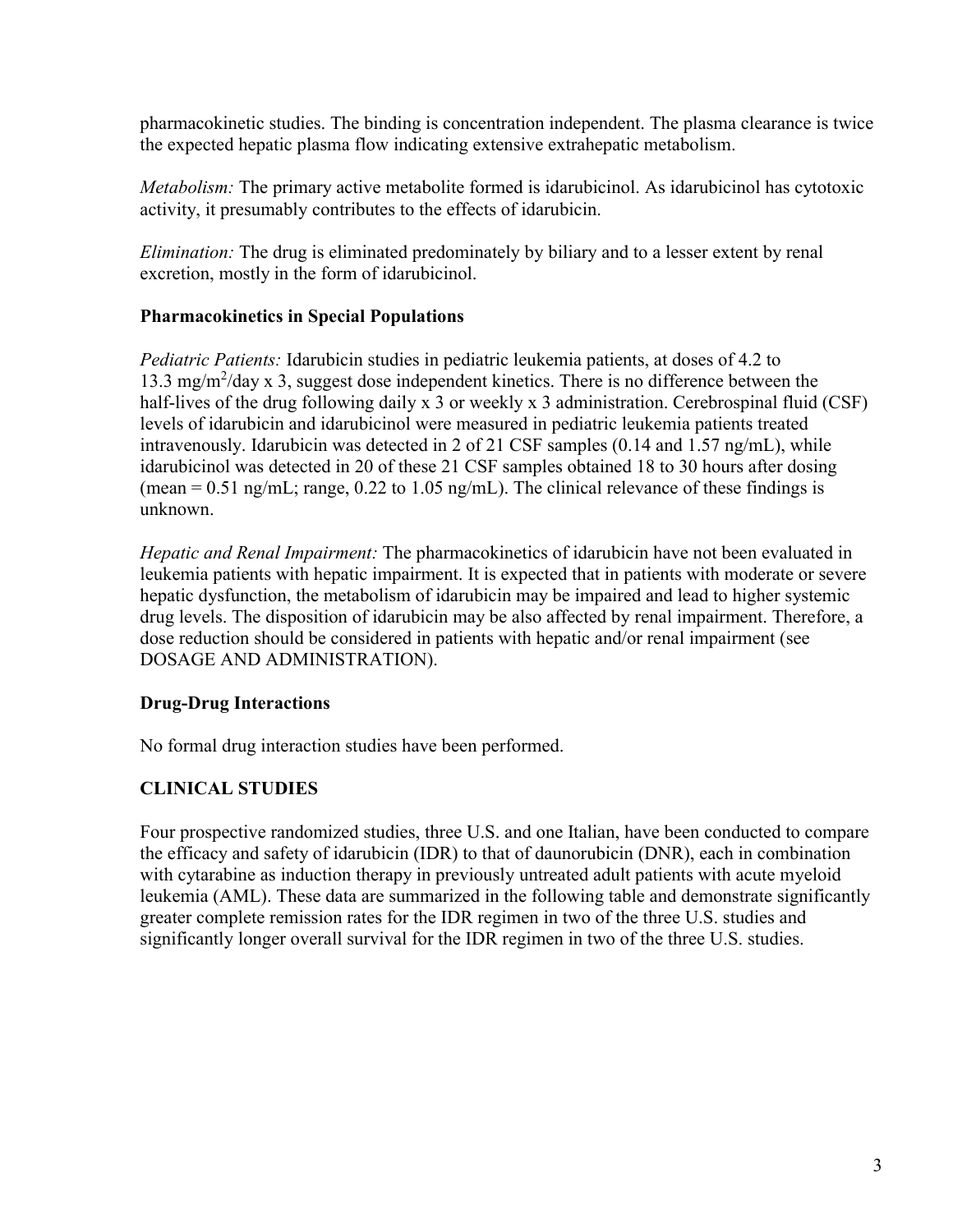|                               | Induction <sup>a</sup>                   |                 |                    |            |                    |            |
|-------------------------------|------------------------------------------|-----------------|--------------------|------------|--------------------|------------|
|                               | Regimen Dose                             |                 | Complete           |            | Median Survival    |            |
|                               | in mg/m <sup>2</sup> -<br>Daily x 3 Days |                 | Remission Rate,    |            | (Days)             |            |
|                               |                                          |                 | All Pts Randomized |            | All Pts Randomized |            |
|                               | <u>IDR</u>                               | <b>DNR</b>      | <u>IDR</u>         | <b>DNR</b> | IDR                | <b>DNR</b> |
| U.S. (IND Studies)            |                                          |                 |                    |            |                    |            |
| 1. MSKCC                      | 12 <sup>b</sup>                          | 50 <sup>b</sup> | $51/65*$           | 38/65      | 508*               | 435        |
| $(Age \leq 60 \text{ years})$ |                                          |                 | (78%)              | (58%)      |                    |            |
| $2.$ SEG                      | $12^{\circ}$                             | 45 <sup>c</sup> | $76/111*$          | 65/119     | 328                | 277        |
| $(Age \ge 15 \text{ years})$  |                                          |                 | (69%)              | (55%)      |                    |            |
| 3. U.S. Multicenter           | 13 <sup>c</sup>                          | $45^{\circ}$    | 68/101             | 66/113     | $393*$             | 281        |
| $(Age \geq 18 \text{ years})$ |                                          |                 | (67%)              | (58%)      |                    |            |
| Foreign (non-IND study)       |                                          |                 |                    |            |                    |            |
| <b>GIMEMA</b>                 | $12^{\circ}$                             | 45 <sup>c</sup> | 49/124             | 49/125     | 87                 | 169        |
| $(Age \geq 55 \text{ years})$ |                                          |                 | (40%)              | (39%)      |                    |            |

\*Overall  $p < 0.05$ , unadjusted for prognostic factors or multiple endpoints

Abbreviations: MSKCC=Memorial Sloan Kettering Cancer Center; SEG= Southeastern Cancer Study Group; GIMEMA= Gruppo Italiano Malattie Ematologiche Maligne dell' Adulto; IDR=Idarubicin; DNR=Daunorubicin; Pts=Patients; IND=Investigational New Drug

<sup>a</sup> Patients who had persistent leukemia after the first induction course received a second course

 $b$  Cytarabine 25 mg/m<sup>2</sup> bolus IV followed by 200 mg/m<sup>2</sup> daily x 5 days by continuous infusion

 $\degree$  Cytarabine 100 mg/m<sup>2</sup> daily x 7 days by continuous infusion

There is no consensus regarding optional regimens to be used for consolidation; however, the following consolidation regimens were used in U.S. controlled trials. Patients received the same anthracycline for consolidation as was used for induction.

Studies 1 and 3 utilized 2 courses of consolidation therapy consisting of idarubicin 12 or 13 mg/m<sup>2</sup> daily for 2 days, respectively (or DNR 50 or 45 mg/m<sup>2</sup> daily for 2 days), and cytarabine, either 25 mg/m<sup>2</sup> by IV bolus followed by 200 mg/m<sup>2</sup> daily by continuous infusion for 4 days (Study 1), or 100 mg/m<sup>2</sup> daily for 5 days by continuous infusion (Study 3). A rest period of 4 to 6 weeks is recommended prior to initiation of consolidation and between the courses. Hematologic recovery is mandatory prior to initiation of each consolidation course.

Study 2 utilized 3 consolidation courses, administered at intervals of 21 days or upon hematologic recovery. Each course consisted of idarubicin 15 mg/m<sup>2</sup> IV for 1 dose (or DNR 50 mg/m<sup>2</sup> IV for 1 dose), cytarabine 100 mg/m<sup>2</sup> every 12 hours for 10 doses and 6-thioguanine 100 mg/m<sup>2</sup> orally for 10 doses. If severe myelosuppression occurred, subsequent courses were given with 25% reduction in the doses of all drugs. In addition, this study included 4 courses of maintenance therapy (2 days of the same anthracycline as was used in induction and 5 days of cytarabine).

Toxicities and duration of aplasia were similar during induction on the 2 arms in the U.S. studies except for an increase in mucositis on the IDR arm in one study. During consolidation, duration of aplasia on the IDR arm was longer in all three studies and mucositis was more frequent in two studies. During consolidation, transfusion requirements were higher on the IDR arm in the two studies in which they were tabulated, and patients on the IDR arm in Study 3 spent more days on IV antibiotics (Study 3 used a higher dose of idarubicin).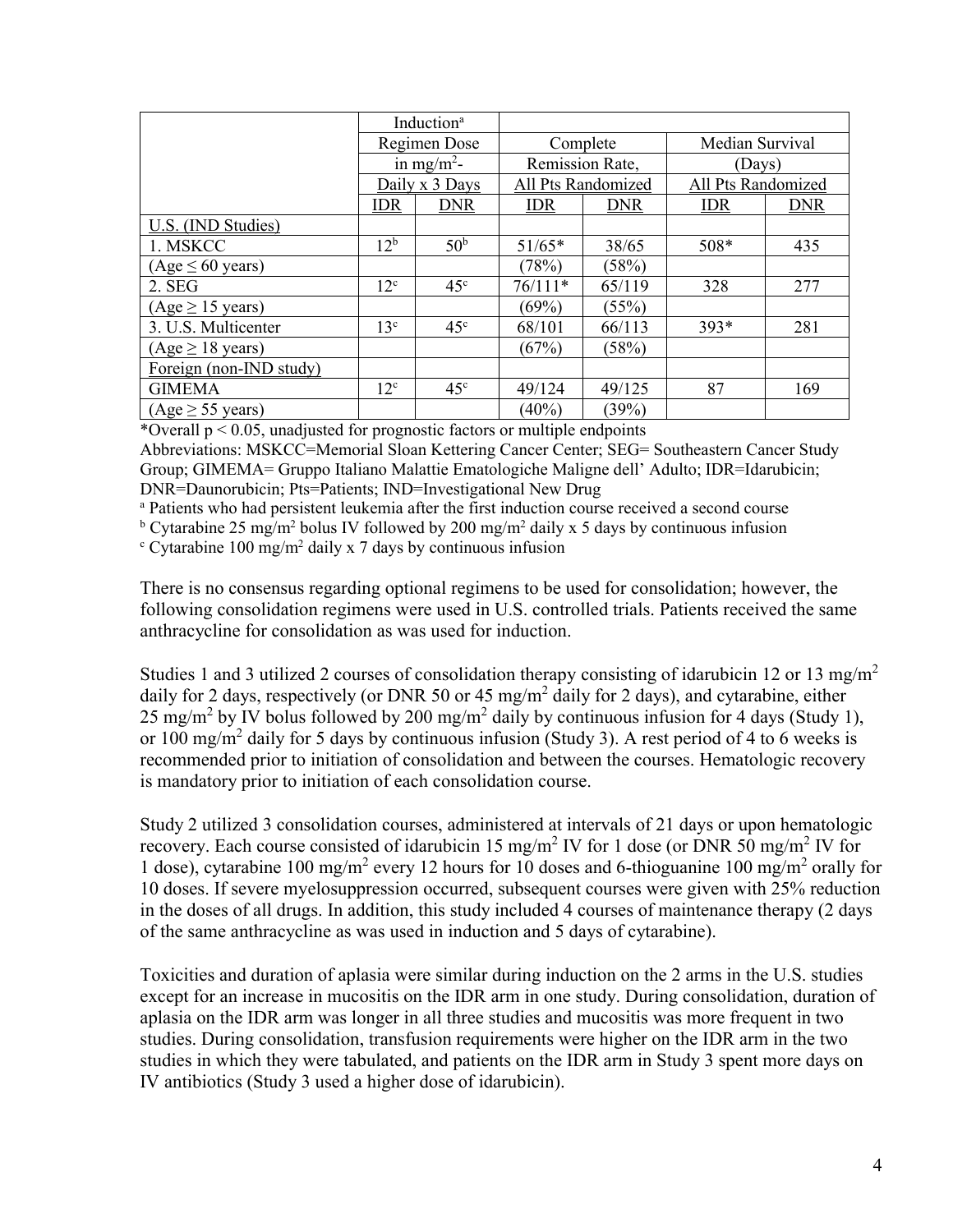The benefit of consolidation and maintenance therapy in prolonging the duration of remission and survival is not proven.

Intensive maintenance with idarubicin is not recommended in view of the considerable toxicity (including deaths in remission) experienced by patients during the maintenance phase of Study 2.

A higher induction death rate was noted in patients on the IDR arm in the Italian trial. Since this was not noted in patients of similar age in the U.S. trials, one may speculate that it was due to a difference in the level of supportive care.

### **INDICATIONS AND USAGE**

IDAMYCIN PFS Injection in combination with other approved antileukemic drugs is indicated for the treatment of acute myeloid leukemia (AML) in adults. This includes French-American-British (FAB) classifications M1 through M7.

### **WARNINGS**

Idarubicin is intended for administration under the supervision of a physician who is experienced in leukemia chemotherapy.

Idarubicin is a potent bone marrow suppressant. Idarubicin should not be given to patients with pre-existing bone marrow suppression induced by previous drug therapy or radiotherapy unless the benefit warrants the risk.

Severe myelosuppression will occur in all patients given a therapeutic dose of this agent for induction, consolidation or maintenance. Careful hematologic monitoring is required. Deaths due to infection and/or bleeding have been reported during the period of severe myelosuppression. Facilities with laboratory and supportive resources adequate to monitor drug tolerability and protect and maintain a patient compromised by drug toxicity should be available. It must be possible to treat rapidly and completely a severe hemorrhagic condition and/or a severe infection.

Pre-existing heart disease and previous therapy with anthracyclines at high cumulative doses or other potentially cardiotoxic agents are co-factors for increased risk of idarubicin-induced cardiac toxicity and the benefit to risk ratio of idarubicin therapy in such patients should be weighed before starting treatment with idarubicin.

Myocardial toxicity as manifested by potentially fatal congestive heart failure, acute life-threatening arrhythmias or other cardiomyopathies may occur following therapy with idarubicin. Appropriate therapeutic measures for the management of congestive heart failure and/or arrhythmias are indicated.

Cardiac function should be carefully monitored during treatment in order to minimize the risk of cardiac toxicity of the type described for other anthracycline compounds. The risk of such myocardial toxicity may be higher following concomitant or previous radiation to the mediastinal-pericardial area or in patients with anemia, bone marrow depression, infections,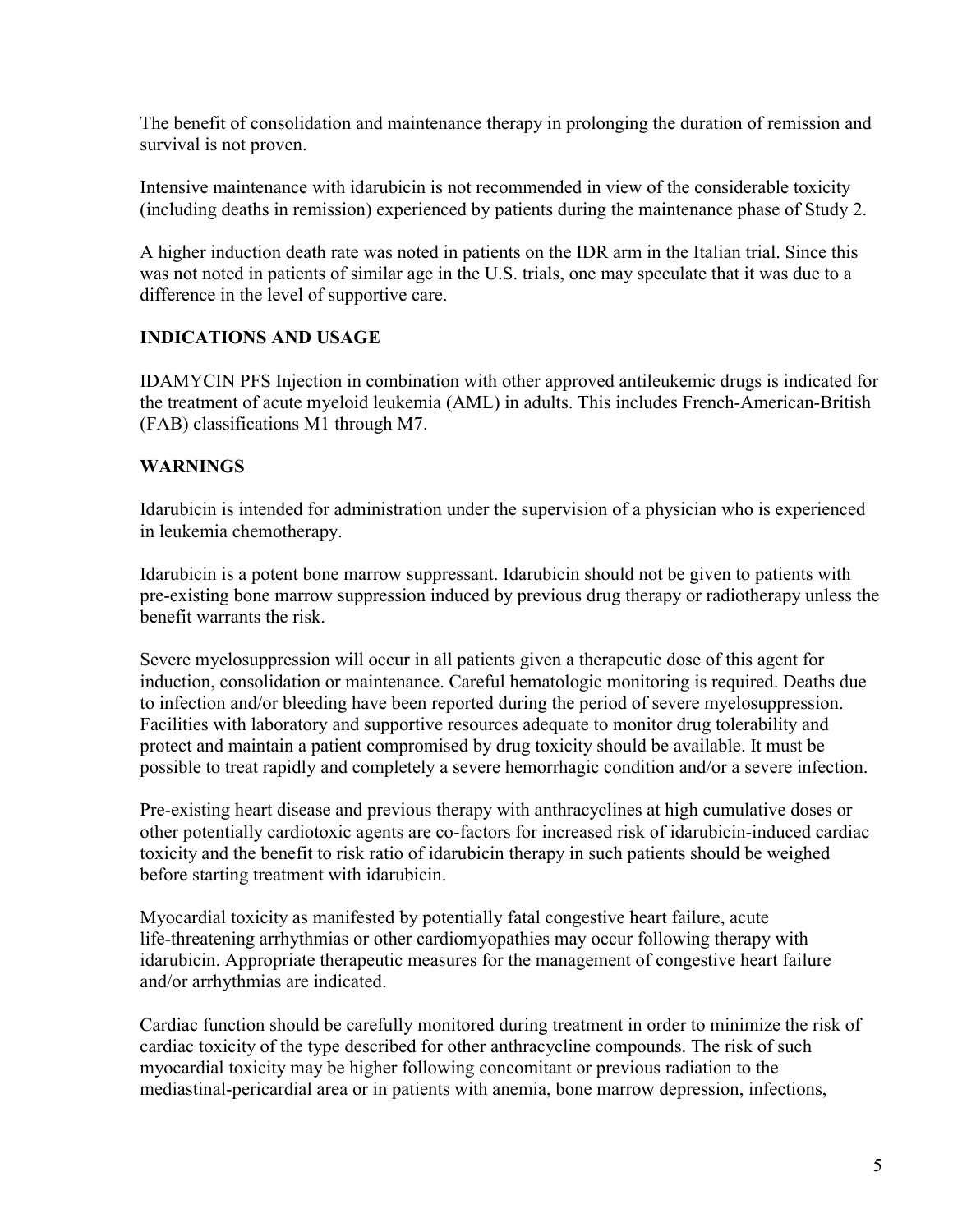leukemic pericarditis and/or myocarditis, active or dormant cardiovascular disease, previous therapy with other anthracyclines or anthracenediones, and concomitant use of drugs with the ability to suppress cardiac contractility or cardiotoxic drugs (e.g., trastuzumab, cyclophosphamide and paclitaxel). Due to the increased risk of cardiotoxicity, avoid concomitant use of IDAMYCIN PFS until the cardiotoxic agent has been discontinued for at least 5 half-lives, and specifically avoid IDAMYCIN PFS for up to 7 months after stopping trastuzumab.

While there are no reliable means for predicting congestive heart failure, cardiomyopathy induced by anthracyclines is usually associated with a decrease of the left ventricular ejection fraction (LVEF) from pretreatment baseline values.

Since hepatic and/or renal function impairment can affect the disposition of idarubicin, liver and kidney function should be evaluated with conventional clinical laboratory tests (using serum bilirubin and serum creatinine as indicators) prior to and during treatment. In a number of Phase III clinical trials, treatment was not given if bilirubin and/or creatinine serum levels exceeded 2 mg%. However, in one Phase III trial, patients with bilirubin levels between 2.6 and 5 mg% received the anthracycline with a 50% reduction in dose. Dose reduction of idarubicin should be considered if the bilirubin and/or creatinine levels are above the normal range. (See DOSAGE AND ADMINISTRATION.)

# **Pregnancy**

Idarubicin was embryotoxic and teratogenic in the rat at a dose of 1.2 mg/m<sup>2</sup>/day or one tenth the human dose, which was nontoxic to dams. Idarubicin was embryotoxic but not teratogenic in the rabbit even at a dose of 2.4 mg/m<sup>2</sup>/day or two tenths the human dose, which was toxic to dams. There is no conclusive information about idarubicin adversely affecting human fertility or causing teratogenesis. There has been one report of a fetal fatality after maternal exposure to idarubicin during the second trimester.

There are no adequate and well-controlled studies in pregnant women. IDAMYCIN PFS should be used during pregnancy only if the potential benefit justifies the potential risk to the fetus. If IDAMYCIN PFS is to be used during pregnancy, or if the patient becomes pregnant during therapy, the patient should be apprised and informed of the potential hazard to the fetus. Women of childbearing potential should be advised to avoid pregnancy. Women of childbearing potential should be advised to use effective contraception during treatment with IDAMYCIN PFS and for 6.5 months after the last dose. Men with female partners of childbearing potential should be advised to use effective contraception during treatment with IDAMYCIN PFS and for 3.5 months after the last dose. Both men and women should seek advice for fertility preservation before treatment and/or seek genetic counselling after treatment.

# **PRECAUTIONS**

# **General**

Therapy with idarubicin requires close observation of the patient and careful laboratory monitoring. Hyperuricemia secondary to rapid lysis of leukemic cells may be induced. Appropriate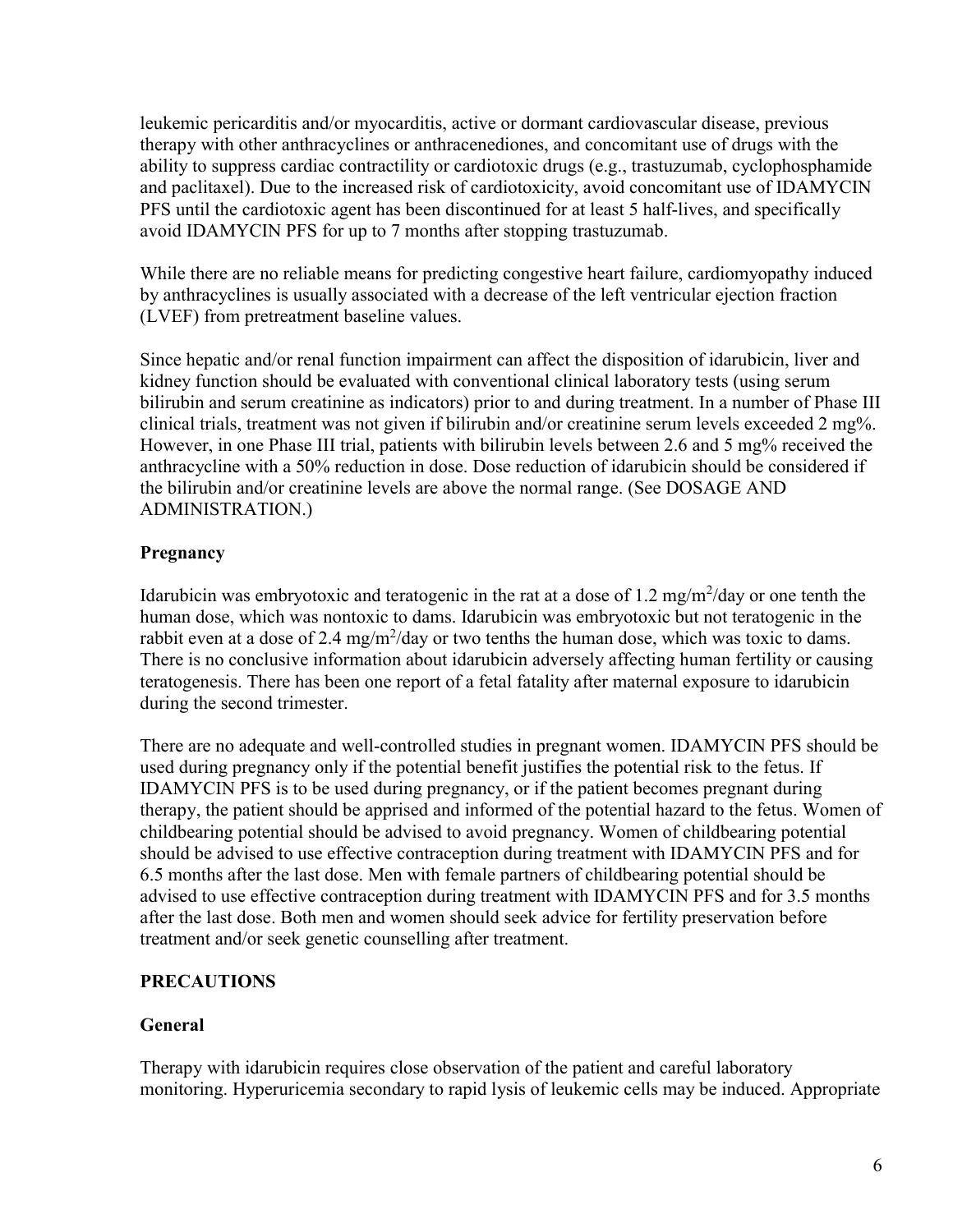measures must be taken to prevent hyperuricemia and to control any systemic infection before beginning therapy.

Extravasation of idarubicin can cause severe local tissue necrosis. Extravasation may occur with or without an accompanying stinging or burning sensation even if blood returns well on aspiration of the infusion needle. If signs or symptoms of extravasation occur the injection or infusion should be terminated immediately and restarted in another vein. (See DOSAGE AND ADMINISTRATION.)

### **Laboratory Tests**

Frequent complete blood counts and monitoring of hepatic and renal function tests are recommended.

### **Carcinogenesis, Mutagenesis, Impairment of Fertility**

Formal long-term carcinogenicity studies have not been conducted with idarubicin. Idarubicin and related compounds have been shown to have mutagenic and carcinogenic properties when tested in experimental models (including bacterial systems, mammalian cells in culture and female Sprague-Dawley rats).

In male dogs given  $1.8 \text{ mg/m}^2/\text{day}$  3 times/week (about one seventh the weekly human dose on a  $mg/m<sup>2</sup>$  basis) for 13 weeks, or 3 times the human dose, testicular atrophy was observed with inhibition of spermatogenesis and sperm maturation with few or no mature sperm. These effects were not readily reversed after a recovery of 8 weeks.

# **Pregnancy**

(See WARNINGS.)

### **Nursing Mothers**

It is not known whether this drug is excreted in human milk. Because many drugs are excreted in human milk and because of the potential for serious adverse reactions in nursing infants from idarubicin, mothers should discontinue nursing prior to taking this drug and do not breastfeed during treatment and for 14 days after last dose.

### **Pediatric Use**

Safety and effectiveness in children have not been established.

### **Geriatric Use**

Patients over 60 years of age who were undergoing induction therapy experienced congestive heart failure, serious arrhythmias, chest pain, myocardial infarction, and asymptomatic declines in LVEF more frequently than younger patients (see ADVERSE REACTIONS).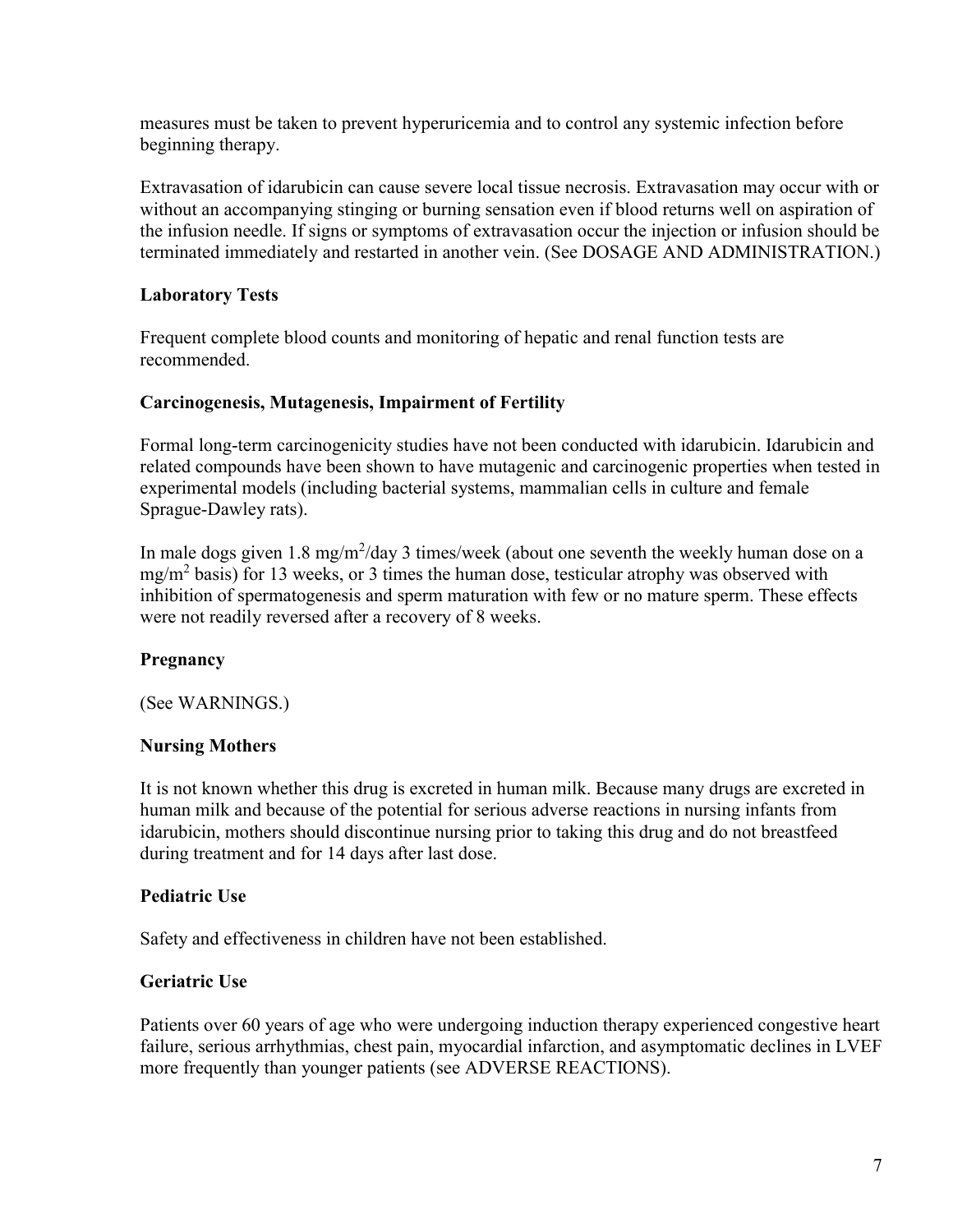### **ADVERSE REACTIONS**

Approximately 550 patients with AML have received idarubicin in combination with cytarabine in controlled clinical trials worldwide. In addition, over 550 patients with acute leukemia have been treated in uncontrolled trials utilizing idarubicin as a single agent or in combination. The table below lists the adverse experiences reported in U.S. Study 2 (see CLINICAL STUDIES) and is representative of the experiences in other studies. These adverse experiences constitute all reported or observed experiences, including those not considered to be drug related. Patients undergoing induction therapy for AML are seriously ill due to their disease, are receiving multiple transfusions, and concomitant medications including potentially toxic antibiotics and antifungal agents. The contribution of the study drug to the adverse experience profile is difficult to establish.

| <b>Induction Phase</b>           | Percentage of Patients |            |  |
|----------------------------------|------------------------|------------|--|
|                                  | <b>IDR</b>             | <b>DNR</b> |  |
| <b>Adverse Experiences</b>       | $(N=110)$              | $(N=118)$  |  |
| Infection                        | 95%                    | 97%        |  |
| Nausea & Vomiting                | 82%                    | 80%        |  |
| Hair Loss                        | 77%                    | 72%        |  |
| Abdominal Cramps/Diarrhea        | 73%                    | 68%        |  |
| Hemorrhage                       | 63%                    | 65%        |  |
| Mucositis                        | 50%                    | 55%        |  |
| Dermatologic                     | 46%                    | 40%        |  |
| <b>Mental Status</b>             | 41%                    | 34%        |  |
| Pulmonary-Clinical               | 39%                    | 39%        |  |
| Fever (not elsewhere classified) | 26%                    | 28%        |  |
| Headache                         | 20%                    | 24%        |  |
| Cardiac-Clinical                 | 16%                    | 24%        |  |
| Neurologic-Peripheral Nerves     | 7%                     | 9%         |  |
| Pulmonary Allergy                | $2\%$                  | 4%         |  |
| Seizure                          | 4%                     | 5%         |  |
| Cerebellar                       | 4%                     | 4%         |  |

Abbreviations: IDR=Idarubicin; DNR=Daunorubicin

The duration of aplasia and incidence of mucositis were greater on the IDR arm than the DNR arm, especially during consolidation in some U.S. controlled trials (see CLINICAL STUDIES).

The following information reflects experience based on U.S. controlled clinical trials.

### **Myelosuppression**

Severe myelosuppression is the major toxicity associated with idarubicin therapy, but this effect of the drug is required in order to eradicate the leukemic clone. During the period of myelosuppression, patients are at risk of developing infection and bleeding which may be life-threatening or fatal.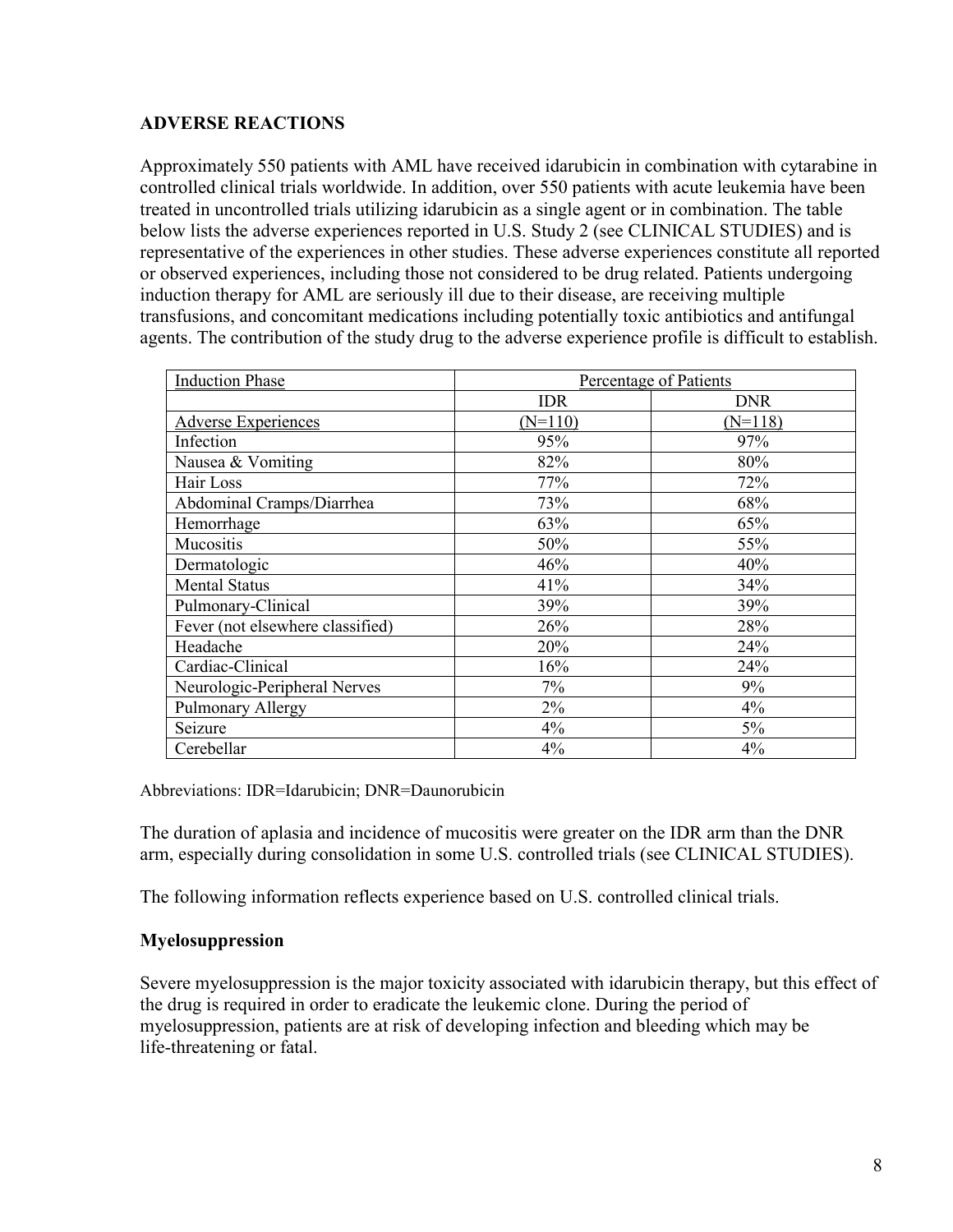### **Gastrointestinal**

Nausea and/or vomiting, mucositis, abdominal pain and diarrhea were reported frequently, but were severe (equivalent to WHO Grade 4) in less than 5% of patients. Severe enterocolitis with perforation has been reported rarely. The risk of perforation may be increased by instrumental intervention. The possibility of perforation should be considered in patients who develop severe abdominal pain and appropriate steps for diagnosis and management should be taken.

### **Dermatologic**

Alopecia was reported frequently and dermatologic reactions including generalized rash, urticaria and a bullous erythrodermatous rash of the palms and soles have occurred. The dermatologic reactions were usually attributed to concomitant antibiotic therapy. Local reactions including hives at the injection site have been reported. Recall of skin reaction due to prior radiotherapy has occurred with idarubicin administration.

### **Hepatic and Renal**

Changes in hepatic and renal function tests have been observed. These changes were usually transient and occurred in the setting of sepsis and while patients were receiving potentially hepatotoxic and nephrotoxic antibiotics and antifungal agents. Severe changes in renal function (equivalent to WHO Grade 4) occurred in no more than 1% of patients, while severe changes in hepatic function (equivalent to WHO Grade 4) occurred in less than 5% of patients.

# **Cardiac**

Congestive heart failure (frequently attributed to fluid overload), serious arrhythmias including atrial fibrillation, chest pain, myocardial infarction and asymptomatic declines in LVEF have been reported in patients undergoing induction therapy for AML. Myocardial insufficiency and arrhythmias were usually reversible and occurred in the setting of sepsis, anemia and aggressive intravenous fluid administration. The events were reported more frequently in patients over age 60 years and in those with pre-existing cardiac disease.

### **OVERDOSAGE**

There is no known antidote to idarubicin. Two cases of fatal overdosage in patients receiving therapy for AML have been reported. The doses were 135 mg/m<sup>2</sup> over 3 days and 45 mg/m<sup>2</sup> of idarubicin and 90 mg/m<sup>2</sup> of daunorubicin over a three day period.

It is anticipated that overdosage with idarubicin will result in severe and prolonged myelosuppression and possibly in increased severity of gastrointestinal toxicity. Adequate supportive care including platelet transfusions, antibiotics and symptomatic treatment of mucositis is required. The effect of acute overdose on cardiac function is not fully known, but severe arrhythmia occurred in 1 of the 2 patients exposed. It is anticipated that very high doses of idarubicin may cause acute cardiac toxicity and may be associated with a higher incidence of delayed cardiac failure.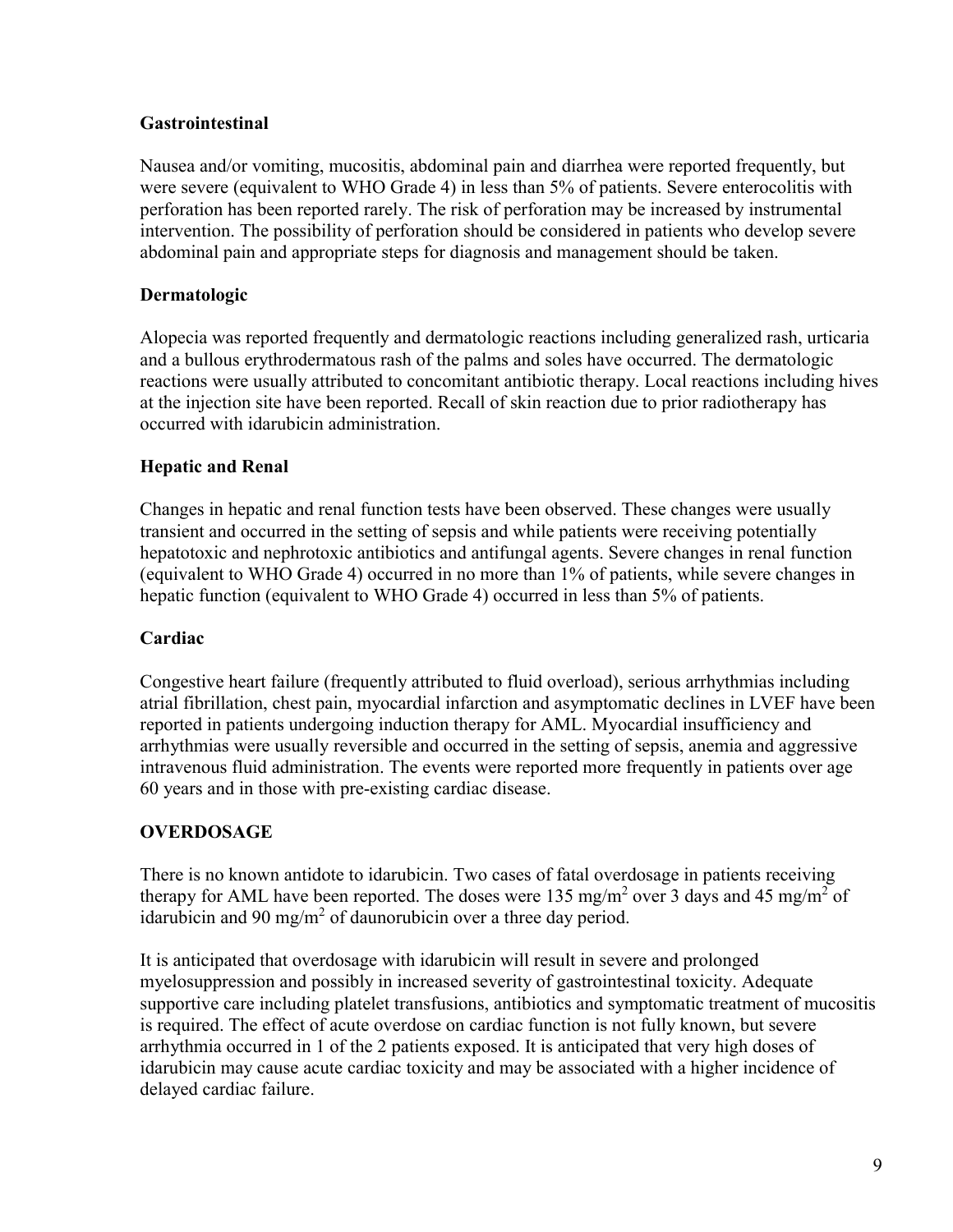Disposition studies with idarubicin in patients undergoing dialysis have not been carried out. The profound multicompartment behavior, extensive extravascular distribution and tissue binding, coupled with the low unbound fraction available in the plasma pool make it unlikely that therapeutic efficacy or toxicity would be altered by conventional peritoneal or hemodialysis.

### **DOSAGE AND ADMINISTRATION (See WARNINGS)**

For induction therapy in adult patients with AML the following dose schedule is recommended:

IDAMYCIN PFS Injection 12 mg/m<sup>2</sup> daily for 3 days by slow (10 to 15 min) intravenous injection in combination with cytarabine. The cytarabine may be given as  $100 \text{ mg/m}^2$  daily by continuous infusion for 7 days or as cytarabine 25 mg/m<sup>2</sup> intravenous bolus followed by cytarabine 200 mg/m<sup>2</sup> daily for 5 days continuous infusion. In patients with unequivocal evidence of leukemia after the first induction course, a second course may be administered. Administration of the second course should be delayed in patients who experience severe mucositis, until recovery from this toxicity has occurred, and a dose reduction of 25% is recommended. In patients with hepatic and/or renal impairment, a dose reduction of IDAMYCIN PFS should be considered. IDAMYCIN PFS should not be administered if the bilirubin level exceeds 5 mg%. (See WARNINGS.)

The benefit of consolidation in prolonging the duration of remissions and survival is not proven. There is no consensus regarding optional regimens to be used for consolidation. (See CLINICAL STUDIES for doses used in U.S. Clinical studies.)

### **Preparation and Administration Precautions**

Caution in handling the solution must be exercised as skin reactions associated with IDAMYCIN PFS may occur. Skin accidentally exposed to IDAMYCIN PFS should be washed thoroughly with soap and water and if the eyes are involved, standard irrigation techniques should be used immediately. The use of goggles, gloves, and protective gowns is recommended during preparation and administration of the drug.

Care in the administration of IDAMYCIN PFS will reduce the chance of perivenous infiltration. It may also decrease the chance of local reactions such as urticaria and erythematous streaking. During intravenous administration of IDAMYCIN PFS extravasation may occur with or without an accompanying stinging or burning sensation even if blood returns well on aspiration of the infusion needle. If any signs or symptoms of extravasation have occurred, the injection or infusion should be immediately terminated and restarted in another vein. If it is known or suspected that subcutaneous extravasation has occurred, it is recommended that intermittent ice packs (1/2 hour immediately, then 1/2 hour 4 times per day for 3 days) be placed over the area of extravasation and that the affected extremity be elevated. Because of the progressive nature of extravasation reactions, the area of injection should be frequently examined and plastic surgery consultation obtained early if there is any sign of a local reaction such as pain, erythema, edema or vesication. If ulceration begins or there is severe persistent pain at the site of extravasation, early wide excision of the involved area should be considered.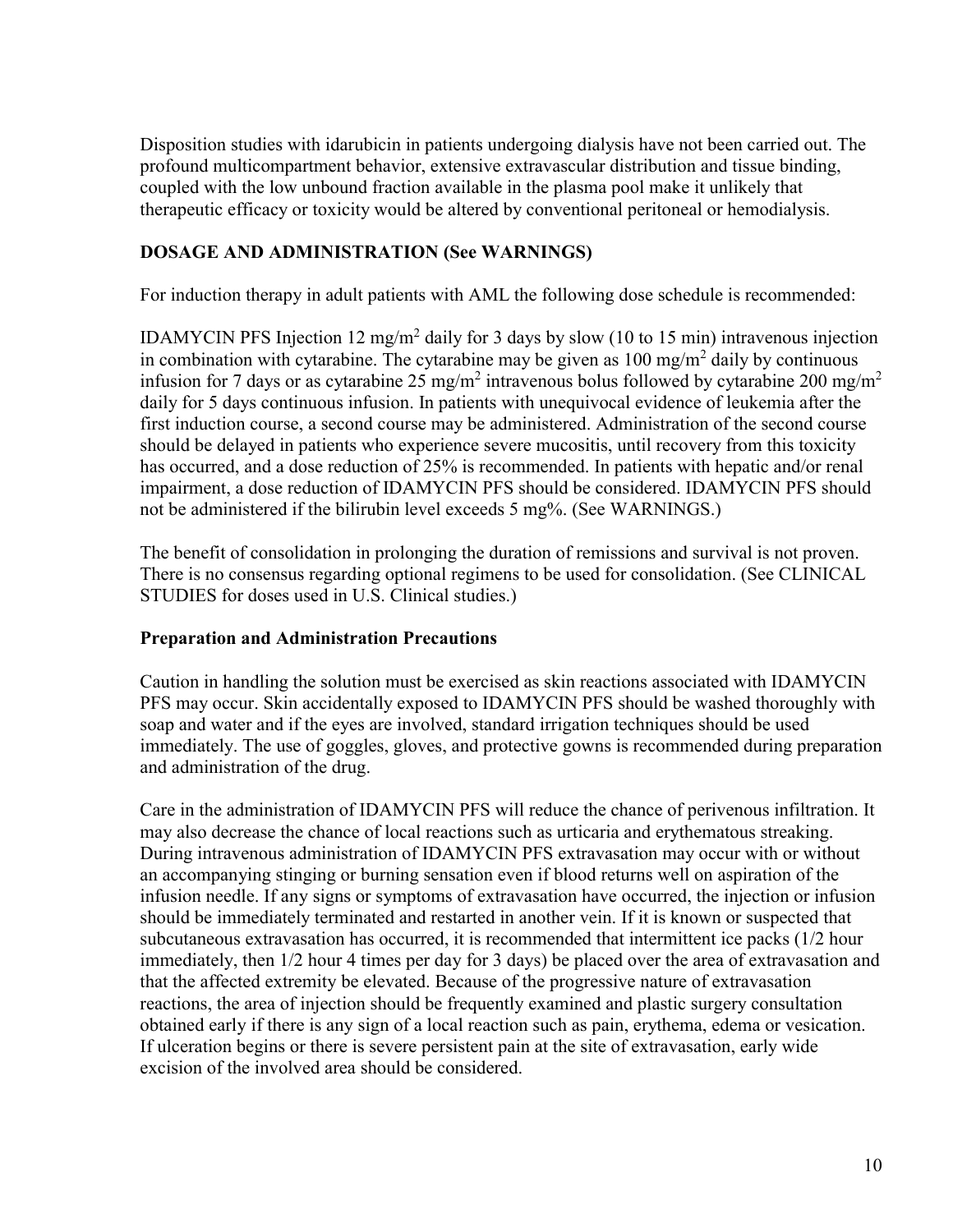IDAMYCIN PFS should be administered slowly (over 10 to 15 minutes) into the tubing of a freely running intravenous infusion of Sodium Chloride Injection, USP (0.9%) or 5% Dextrose Injection, USP. The tubing should be attached to a Butterfly needle or other suitable device and inserted preferably into a large vein. IDAMYCIN PFS is provided in single dose vials. Discard unused portion.

# **Incompatibility**

Unless specific compatibility data are available, IDAMYCIN PFS should not be mixed with other drugs. Precipitation occurs with heparin. Prolonged contact with any solution of an alkaline pH will result in degradation of the drug.

Parenteral drug products should be inspected visually for particulate matter and discoloration prior to administration whenever solution and containers permit.

# **Handling and Disposal**

Procedures for handling and disposal of anticancer drugs should be considered. Several guidelines on this subject have been published.<sup>1-8</sup> There is no general agreement that all of the procedures recommended in the guidelines are necessary or appropriate.

# **HOW SUPPLIED**

IDAMYCIN PFS Injection (idarubicin hydrochloride injection)

Single Dose Cytosafe™ Vials: Sterile single-dose only, contains no preservative. Discard unused portion.

NDC 0013-2576-91 5 mg/5 mL vial (1 mg/mL), single-dose vials. NDC 0013-2586-91 10 mg/10 mL vial (1 mg/mL), single-dose vials. NDC 0013-2596-91 20 mg/20 mL vial (1 mg/mL), single-dose vials.

Store under refrigeration 2º to 8ºC (36º to 46ºF), and protect from light. Retain in carton until time of use.

# **REFERENCES**

- 1. ONS Clinical Practice Committee. Cancer Chemotherapy Guidelines and Recommendations for Practice. Pittsburgh, PA: Oncology Nursing Society. 1999: 32–41.
- 2. Recommendations for the Safe Handling of Parenteral Antineoplastic Drugs. Washington, DC; Division of Safety, Clinical Center Pharmacy Department and Cancer Nursing Services, National Institutes of Health; 1992. US Department of Health and Human Services, Public Health Service Publication NIH 92–2621.
- 3. AMA Council on Scientific Affairs. Guidelines for Handling Parenteral Antineoplastics. JAMA. 1985; 253:1590–1591.